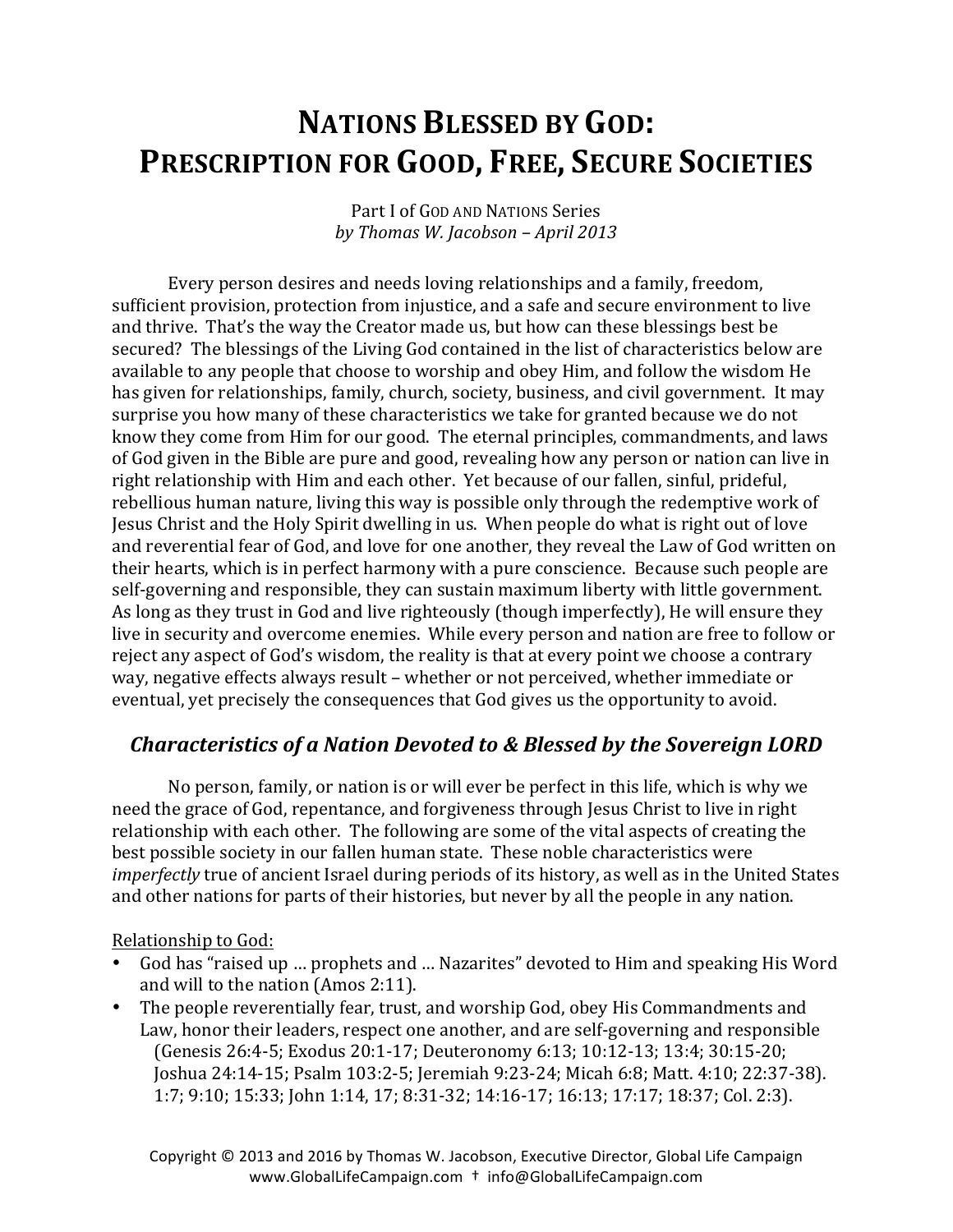- The leaders and people look to God and the Bible as the primary source for wisdom, truth, and the foundations for each area of knowledge (Nehemiah 9:13-14; Proverbs 1:7; 9:10; 15:33; John 1:14, 17; 8:31-32; 14:16-17; 16:13; 17:17; 18:37; Col. 2:3).
- The knowledge of God and His wonderful acts are passed successively from one generation to the next (Deuteronomy 4:9; 6:20-25; Psalm 22:30-31; 145:4-13).

Liberty, Religious Liberty, Freedom of Speech, other Inherent Human Rights:

- Liberty was given by the Creator to all mankind, but this gift was given to provide every person with the opportunity to know Him and live in right relationship to Him and one another; it comes with accountability to Him; it was not given as an absolute freedom to do whatever we want, even though we are free to abuse the gift (Genesis 1:26, 28; 2:7-8, 15-17; 3:1-19, 22-24; Leviticus 25:10; Psalm 119:45; Isaiah 58:6; 61:1; Jeremiah 34:12-17; Romans 13:10; II Corinthians 3:17; Galatians 5:13-14; I Peter 2:16).
- Religious liberty, and freedom of conscience and belief, are respected and protected; places of worship are held sacred, free of government interference, taxation, or control (John 8:31-32; I Corinthians 8:9; II Corinthians 3:17; Galatians 5:1).
- Freedom of speech (Biblically, every person is free to say anything as long as they do not curse, lie or bear false witness, slander, or otherwise harm another person).
- Other inherent human rights are protected by law, including: the sanctity of human life; the freedom and right to marry, and bear or adopt children; the sanctity of each individual family unit; the responsibility to work and provide for one's self and family; the right to own private property; freedom of movement and travel; etc.

The Church:

- The Christian Church and Jewish Temple, their leaders and members, are a tremendous influence for righteousness, truth, grace, and good (Psalm  $15$ ;  $33:4-5$ ;  $45:4$ ; Isaiah  $9:7$ ; Matthew  $5:2-16$ ; John  $1:14$ ,  $17$ ; II Corinthians  $5:21$ ; I Timothy  $3:15$ ; II Timothy  $2:15$ ).
- Church leaders and pastors are shepherding over their people well (Matthew 20:25-28; John 13:5-17; I Timothy 3:1-7; 5:17; I Peter 5:1-4).
- Families, towns, cities, and the nation keep the Sabbath or LORD's Day holy by closing all businesses, schools, and government offices on that day, except for critical and security services, even though unbelievers may not (Genesis 2:2; Exodus 20:8-11; Nehemiah 13:15-22; Isaiah 58:13-14; Matthew 13:10-17; 14:1-6).

## People, Women, Posterity, Foreigners:

- Women are respected and honored as created in the image of God, with equal standing before Him, with some responsibilities identical to men, a few distinct capacities and roles that differ from men, and a few roles they were not given (Genesis 1:26-28; 5:2; Matt. 12:48-50; 19:9; 26:6-13; 27:55-56, 61; 28:1-10; John 4:7-30; 8:1-11; Galatians 3:26-29; Gen. 2:18; 3:20; 4:1; 14:14; Numbers 1:2-17, 20-21, etc.; 3:1-3; Joshua 1:14).
- Posterity preparation for and careful consideration of the impact of every decision, action, or policy on future generations – are of foremost concern of parents and leaders (Genesis 18:19; Deuteronomy 1:8; 4:9-10; 11:20; Psalm 22:30-31; 102:18, 28).
- The people care for, forgive, and extend grace to one another (Exodus 22:21; 23:9; Matthew 5:3-9, 43-48; 7:12; 18:21-35; 22:39; Luke 6:27-38; 23:34; Romans 13:8).
- The people "speak the truth to one another" (Zechariah 8:16; Ephesians 4:25).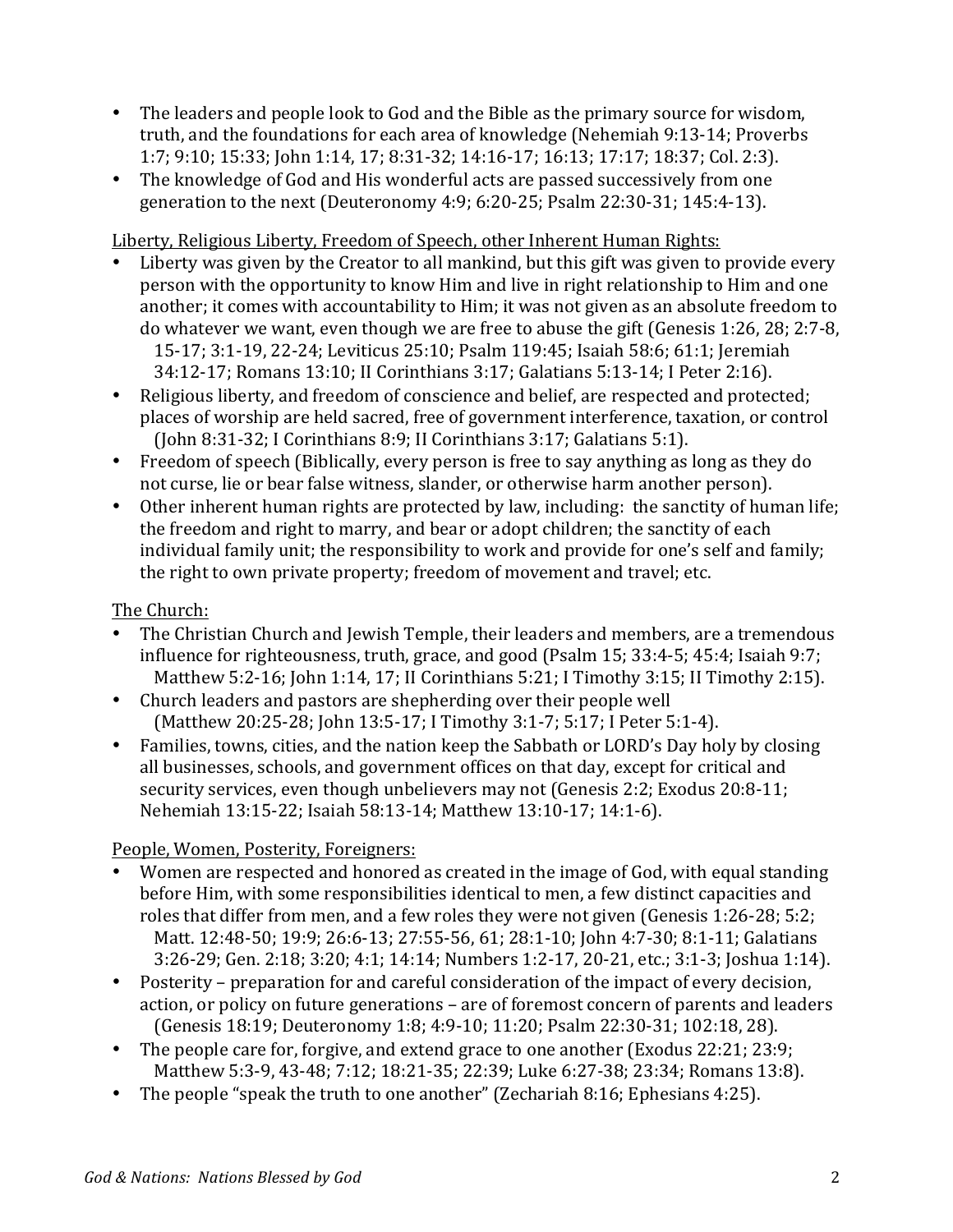- The people do not "devise evil" against each other or commit perjury; those who do are corrected or punished (Zechariah 7:9-10; 8:17; Romans 13:3-4).
- They honor strangers and are a blessing to the people of other nations (Genesis 12:2-3; 22:18; 26:4; 28:14; Exodus 22:21; 23:9; Zechariah 8:13; Acts 3:25; Galatians 3:8).

Human Life, Male & Female, Sexuality, Marriage, Children, Family, Education:

- From conception or fertilization to natural death, every human life is recognized as created by God, in His image, protected as a precious gift, with each individual having inestimable worth (Genesis 1:26-27; 5:1-2; Job 10:10-12; 31:15; 33:4; Psalm 139:13-16; Ecclesiastes  $11:5$ ; Isaiah  $49:1$ ,  $5$ ; Jeremiah  $1:5$ ; Luke  $1:5 - 2:38$ ).
- Human life is protected in law by prohibiting abortion and infanticide (Exodus 20:13; Leviticus 18:21; 20:1-5; Deuteronomy 18:10; 12:31).
- Mankind is affirmed as created by God as male or female, with identical and distinct aspects of His image within them; any gender confusion is a result emotional wounds, deception or sin, and can be healed through the grace and truth in Jesus Christ (Genesis 1:27; Matthew 19:4; I Corinthians 6:9-11).
- Human sexual relations are sanctioned and protected only within the covenant of marriage; immorality, adultery, rape, and incest are prohibited as sinful (Genesis  $4:1$ ; Matthew 1:24-25; Luke 1:5-7, 13, 23-24, 57; I Corinthians 7:1-9; Genesis 25:19-21; 34:1-7, 25-26, 31; II Samuel 11:1-5, 26-27; 12:1-18; 13:1-19; I Thessalonians 4:3-8).
- Marriage as designed by the Creator is highly valued, as a lifetime covenant between a man and a woman; adultery and divorce are rare (Genesis  $2:18-25$ ; Exodus  $20:14, 17$ ; Matthew 19:3-9; Romans 7:1-3; I Corinthians 7:10-15, 39; Ephesians 5:31, 33).
- Husbands love and cherish their wives, and faithfully fulfill their duties to lead, provide for, and protect them and their and children (Genesis  $2:7$ , 18, 21-24; 12:1-5; 35:1-4; Ex. 1:1; 6:14, 25; Num. 1:2; II Samuel 2:2-3; Eph. 5:22-29; Col. 3:18-19; I Peter 3:1-14).
- Wives honor and respect their husbands, and manage their households well (above).
- Children are viewed as blessings from God, and are cherished and protected (Genesis 4:1-2; 26:1-3; I Samuel 1:11-20; Matthew 18:1-6; 19:13-15).
- The God-given authority of parents over their children is honored and respected (but not for those who abuse and severely neglect their children). Parents diligently teach their children the ways of God, and the foundations for Truth in the Bible for every area of knowledge. Parents' authority to teach or oversee the education of their children is honored by society and government (Genesis 18:19; Deuteronomy 4:9-10; 6:4-9; 11:18-20; Proverbs 1:8; 6:20; 22:6; 23:22; Ephesians 6:1-4; Colossians 3:20-21).
- Pedophilia, Homosexuality, Lesbianism, Bestiality, and all other sexually deviant behaviors are prohibited by law; while every individual is respected as created in the image of God and compassion is extended, such behaviors are recognized and abhorred as immoral, and not respected, encouraged, or sanctioned in any way.

Civil Government, Justice, Separation of Powers, Taxes:

- The civil government does not interfere with the church or clergy, or restrict the freedom of religion, except in its role of prosecuting criminal wrongs.
- Civil government power is separated into three branches: legislative, executive, and judicial. This is because of the fallen, sinful nature of man, who is easily corrupted by power. God alone is totally righteous and able to hold all powers (Isaiah 33:22).